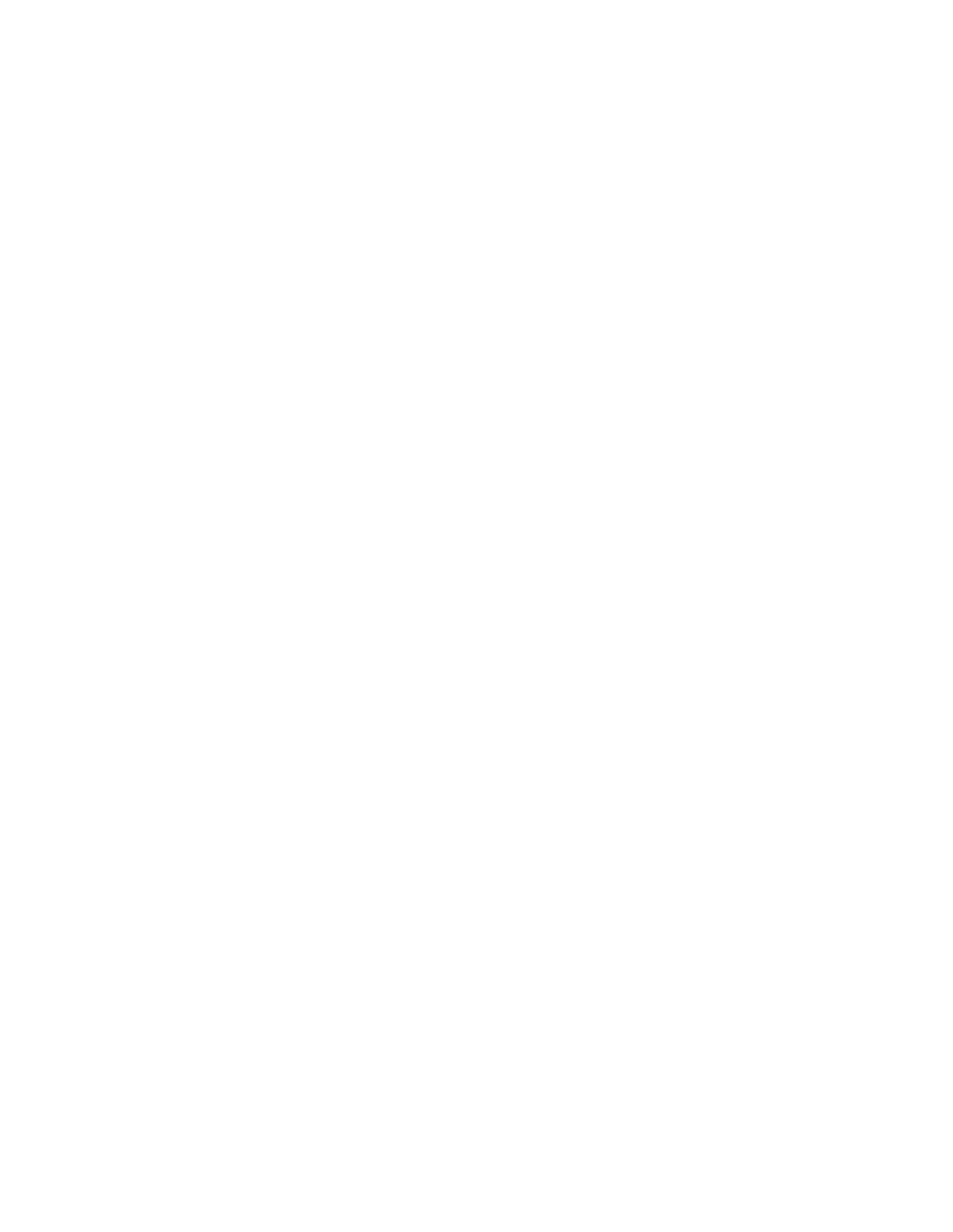## **8. At PUC, how do I take the CalTPA if I'm a Multiple Subject or Dual Candiate?**

Each TPA will be taught within a student teaching seminar. The seminars are aligned with a methods credential course whose content matches the emphasis of that TPA, and with either a field experience where the TPEs are observed and practiced or with field observations embedded in the methods course.

| <b>Autumn Quarter</b>                                                                                          | <b>Winter Quarter</b>                                                                                   | <b>Spring Quarter</b>                                                                                                                        | <b>Student Teaching</b><br>Quarter                                                                                                                                         |
|----------------------------------------------------------------------------------------------------------------|---------------------------------------------------------------------------------------------------------|----------------------------------------------------------------------------------------------------------------------------------------------|----------------------------------------------------------------------------------------------------------------------------------------------------------------------------|
| <b>EDUC 353</b><br>Beginning Reading &<br>Writing                                                              | <b>EDUC 345</b><br>Elementary Math &<br>Science                                                         | <b>EDUC 356</b><br>Intermediate Reading<br>& Writing                                                                                         | <b>EDUC 493</b><br><b>Full-Time Student</b><br>Teaching                                                                                                                    |
| <b>EDUC 493</b><br><b>Field Experience</b>                                                                     | <b>EDUC 493</b><br><b>Field Experience</b>                                                              | <b>Field Observations</b><br>embedded in EDUC<br>356                                                                                         |                                                                                                                                                                            |
| <b>EDUC 491</b><br><b>ST Seminar</b>                                                                           | <b>EDUC 492</b><br><b>ST Seminar</b>                                                                    | <b>EDUC 490</b><br>ST Seminar                                                                                                                | Participation in a<br>weekly Student<br>Teaching Seminar is a<br>requirement of the<br><b>Student Teaching</b><br>experience. The final<br>TPA is part of this<br>seminar. |
| TPA Task:<br>Designing Instruction                                                                             | TPA Task:<br>Assessing Learning                                                                         | TPA Task:<br>Subject Specific<br>Pedagogy                                                                                                    | TPA Task:<br><b>Culminating Teaching</b><br>Experience                                                                                                                     |
| Note: You must pass<br>Designing Instruction<br>with a score of 3 or<br>higher before<br>submitting next task. | Note: Must pass<br>Assessing Learning<br>with a score of 3 or<br>higher before<br>submitting next task. | Note: Must pass<br>Subject Specific<br>Pedagogy with a<br>score of 3 or higher<br>before starting<br>Student Teaching and<br>the final task. | Note: Must pass with<br>a score of 3 or higher.                                                                                                                            |

## **9. At PUC, how do I take the CalTPA if I'm a Single Subject Candiate?**

Each TPA will be taught within a student teaching seminar. The seminars are aligned with a credential course whose content matches the emphasis of that TPA and with a field experience where the TPEs are observed and practiced.

| <b>Autumn Quarter</b>                                                                                           | <b>Winter Quarter</b>                                                                                      | <b>Spring Quarter</b>                                                                                                              | <b>Student Teaching</b>                                                                                                                                                    |
|-----------------------------------------------------------------------------------------------------------------|------------------------------------------------------------------------------------------------------------|------------------------------------------------------------------------------------------------------------------------------------|----------------------------------------------------------------------------------------------------------------------------------------------------------------------------|
|                                                                                                                 |                                                                                                            |                                                                                                                                    | Quarter                                                                                                                                                                    |
| <b>EDUC 360</b><br>Introduction to<br>Secondary Methods                                                         | <b>EDUC 361</b><br>Middle School<br><b>Teaching Strategies</b>                                             | <b>EDUC 362</b><br>Secondary Content<br>Area Teaching<br>Strategies                                                                | <b>EDUC 494</b><br><b>Full-Time Student</b><br>Teaching                                                                                                                    |
| <b>Field Observations</b><br>embedded in EDUC<br>360                                                            | <b>EDUC 494</b><br>1st Field Experience                                                                    | <b>EDUC 494</b><br>2- Field Experience                                                                                             |                                                                                                                                                                            |
| <b>EDUC 490</b><br><b>ST Seminar</b>                                                                            | <b>EDUC 491</b><br><b>ST Seminar</b>                                                                       | <b>EDUC 492</b><br><b>ST Seminar</b>                                                                                               | Participation in a<br>weekly Student<br>Teaching Seminar is a<br>requirement of the<br><b>Student Teaching</b><br>experience. The final<br>TPA is part of this<br>seminar. |
| TPA Task:<br>Subject Specific<br>Pedagogy                                                                       | TPA Task:<br>Designing Instruction                                                                         | TPA Task:<br>Assessing Learning                                                                                                    | TPA Task:<br><b>Culminating Teaching</b><br>Experience                                                                                                                     |
| Note:<br>You must pass<br>Subject Specific<br>Pedagogy with a<br>score of 3 or higher<br>before submitting next | Note: Must pass<br>Designing Instruction<br>with a score of 3 or<br>higher before<br>submitting next task. | Note: Must pass<br>Assessing Learning<br>with a score of 3 or<br>higher before starting<br>Student Teaching and<br>the final task. | Note: Must pass with<br>a score of 3 or higher.                                                                                                                            |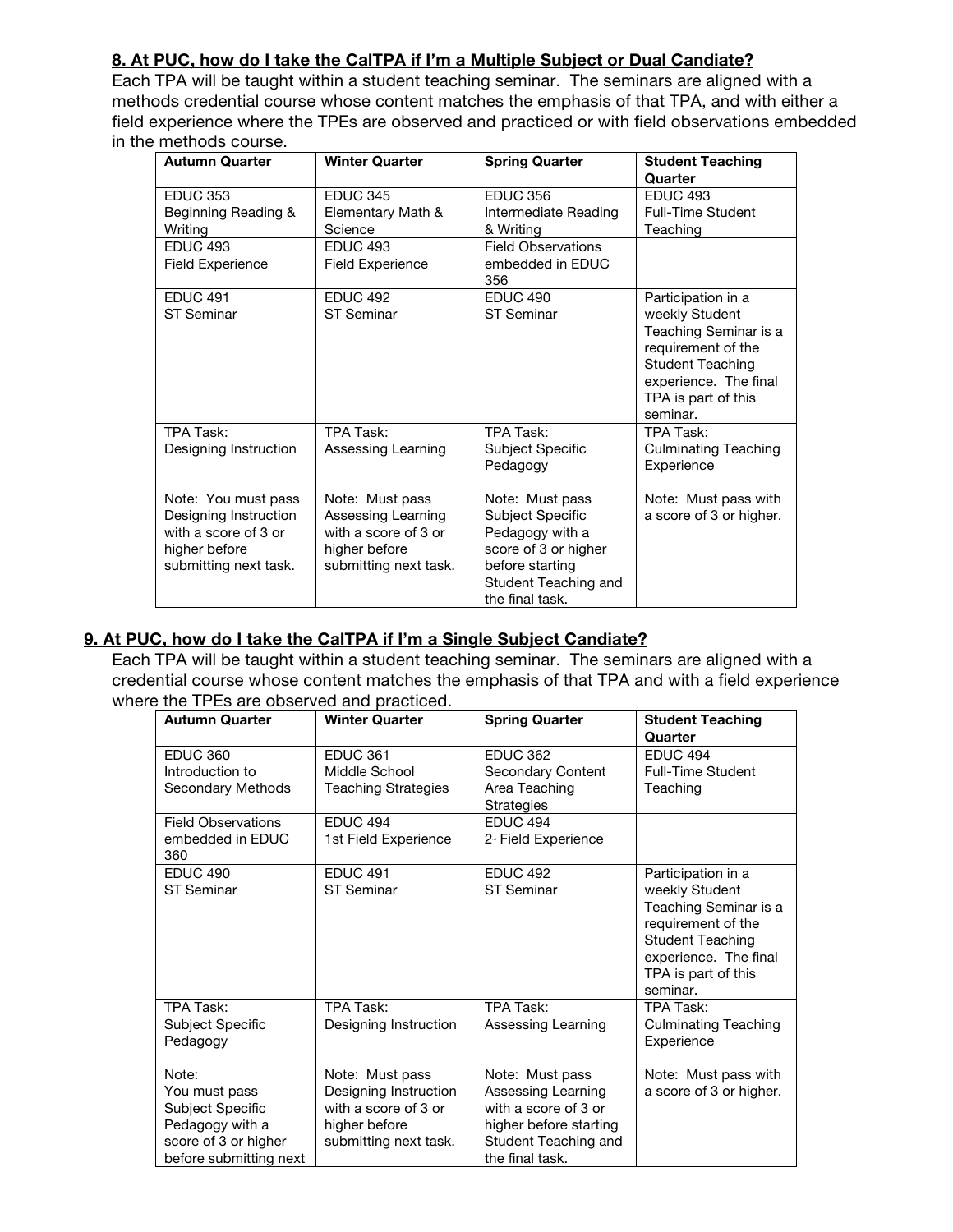#### task. **10. What kind of support should I expect to receive as I complete the CalTPA?**

The CalTPA is an example of an "open assessment system". This means that candidates can ask assistance from any faculty member in the department of Education. You may also seek assistance from colleagues and practitioners in the field, and from the Teaching and Learning Center, located on the PUC Campus. You will be trained specifically how to write each TPA in the quarterly Student Teaching Seminar. Despite all the assistance, however, you will be asked to sign a statement certifying that the responses to the CalTPA task are a product of your own effort In other words, while you may seek assistance from others, it is required that you will complete the final writing of the response.

## **11. How can I prepare for the CalTPA?**

The coursework within your credential program will prepare you for the TPAs. You should become very familiar with the different CalTPA tasks by reading all the materials that are made available. Furthermore, faculty members in the Education department are familiar with the CalTPA tasks. Faculty members will prepare candidates for the TPA tasks by giving assignments and activities in their classes that serve as practice exercises for the CalTPA.

## **12. What materials will I have to complete the TPA?**

Candidates will need to purchase a copy of the handbook produced by the California Commission on Teacher Credentialing. The handbook provides an overview of the CalTPA tasks, guidelines, and directions & is available at the bookstore. One handbook is all you need for all four tasks. Candidates will also be provided access to benchmark responses. These benchmark papers, posted on D2L, give examples of responses that received a score of "4". Templates for the CalTPA tasks are posted on D2L. You will download the tasks onto your computer and type your responses to the prompts.

## **13. How do I submit my TPA responses? When are they due?**

Submit your TPA in hardcopy form to Julie Jensen, TPA Coordinator by the 5:00 p.m. due date. The TPA office is located in the basement of the Education Department. Specific submission instructions vary from task to task. Detailed instructions will be given to you by your instructor. Consult the calendar posted in the Education Department, on D2L, and in the TPA Handbook, Chapter 8, for important submission deadlines. Late submissions will be scored on the next scoring day. No extensions. No exceptions.

## **14. What are the four CalTPAs all about?**

Following is a brief description of each task:

- 1. Subject Specific Pedagogy Task
	- a. Candidates demonstrate knowledge of principles of content-specific pedagogy and developmentally appropriate pedagogy.
	- b. Candidates will respond to scenarios and will be asked to respond to questions related to assessment, developmentally appropriate pedagogy, adaptation of content for English language learners, and adaptation of content for students with special needs.
- 2. Designing Instruction Task
	- a. Candidates demonstrate that they are able to collect information about their students and are able to plan a lesson based on these student characteristics.
	- b. Candidates will create lesson adaptations for English language learners and a child with special needs.
- 3. Assessing Learning Task
	- a. Candidates will demonstrate the ability to plan a unit of study and plan and administer an assessment.
	- b. Candidates will give an assessment, make assessment adaptations for students with specific learning needs and then diagnose student needs based on the assessment.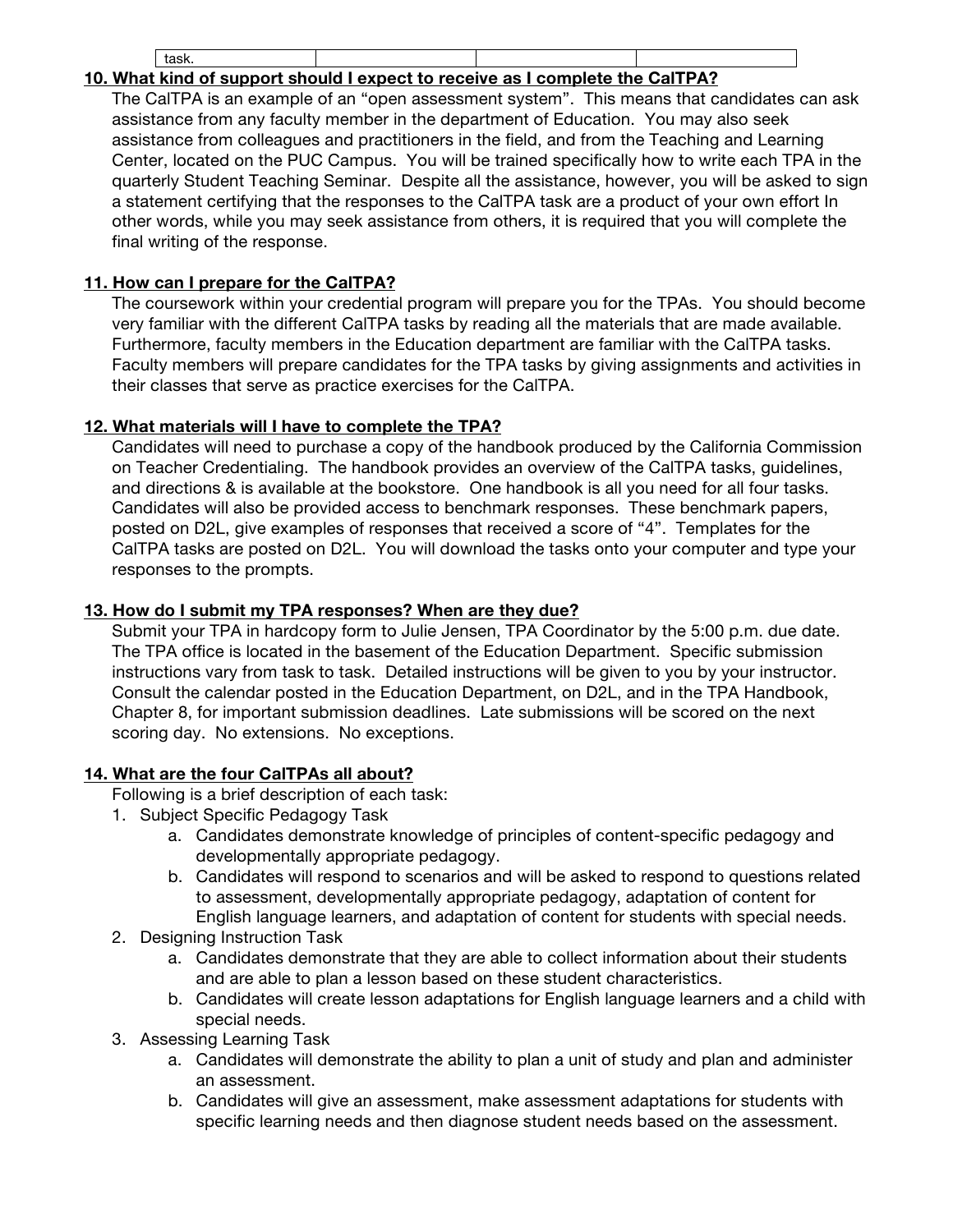- 4. Culminating Teaching Activity Task
	- a. Candidates will design a lesson, make lesson adaptations, implement the lesson and analyze evidence of student learning.
	- b. Candidates will video-record their lesson and include a paper response.

## **15. How will the responses to the CalTPA be assessed?**

Independent trained assessors will score candidate responses. Assessors must participate in intensive training before they can score candidate responses and they must recalibrate on a regular basis to remain assessors. Additionally, trained professors in the Education Department may also score responses. Note that faculty will not be scoring the students in the TPA Seminar which they teach.

## **16. What score must I get to pass the CalTPA?**

Each CalTPA task is scored on a 4-point scale. The California Commission on Teacher Credentialing has determined the passing score for the CalTPA must total 12 points. At PUC candidates must score a 3 or 4, with a total of 12, on each TPA to pass.

## **17. Is my score on the CalTPA recorded on my official PUC transcript?**

No. You will have a separate CalTPA record that will be kept internally in the Education Department at PUC. You will have access to this record which contains your actual scores for each task of the CalTPA. You may request, in writing, a copy of your TPA record from the TPA Coordinator.

## **18. Will a prospective employer have access to my CalTPA scores?**

Prospective employers are not entitled to have access to the actual scores of the candidate for each task. An employer may request to see the scores, but candidates are not required to share their scores. Remember, the actual scores are kept in an internal document and these are not on your official PUC transcript. If you wish to share your TPA scores you may request, in writing, a copy of your TPA record from the TPA Coordinator.

## **19. Is it possible to retake a CalTPA task if I do not pass it the first time? Is there an additional fee?**

Yes. You can write a CalTPA task up to three times. If you do not pass the CalTPA on your first attempt, your course instructor will coach you on ways you can improve your work. Your must resubmit by the posted deadline and pay a \$50 reassessment fee. If you do not pass on the second attempt, you must participate in another remediation session, pay a \$50 reassessment fee, and resubmit a third time by the published deadline.

## **20. What if I do not agree with the score I received for a CalTPA task? Can I appeal?**

Yes. Candidates who do not pass a CalTPA task can appeal their scores. For more information on the appeal process, see Chapter 8 in the Candidate Handbook.

## **21. What happens if I still do not pass a CalTPA task after my third attempt?**

Course instructors and tutors at the Teaching Learning Center on campus are committed to helping students pass the TPA. However, if you do not pass after the third attempt, you will be required to withdraw from the credential program. See the Candidate Handbook, Chapter 8, for more information.

## **22. How do I receive my score for my TPA?**

The TPA Coordinator will send you an email informing you that your TPA score is ready. Email correspondence related to the TPAs is considered official notice. If you received a score of "1" or "2", you will need to see the TPA Coordinator for feedback prior to resubmitting your response.

## **23. If I have any more questions, who can I contact?**